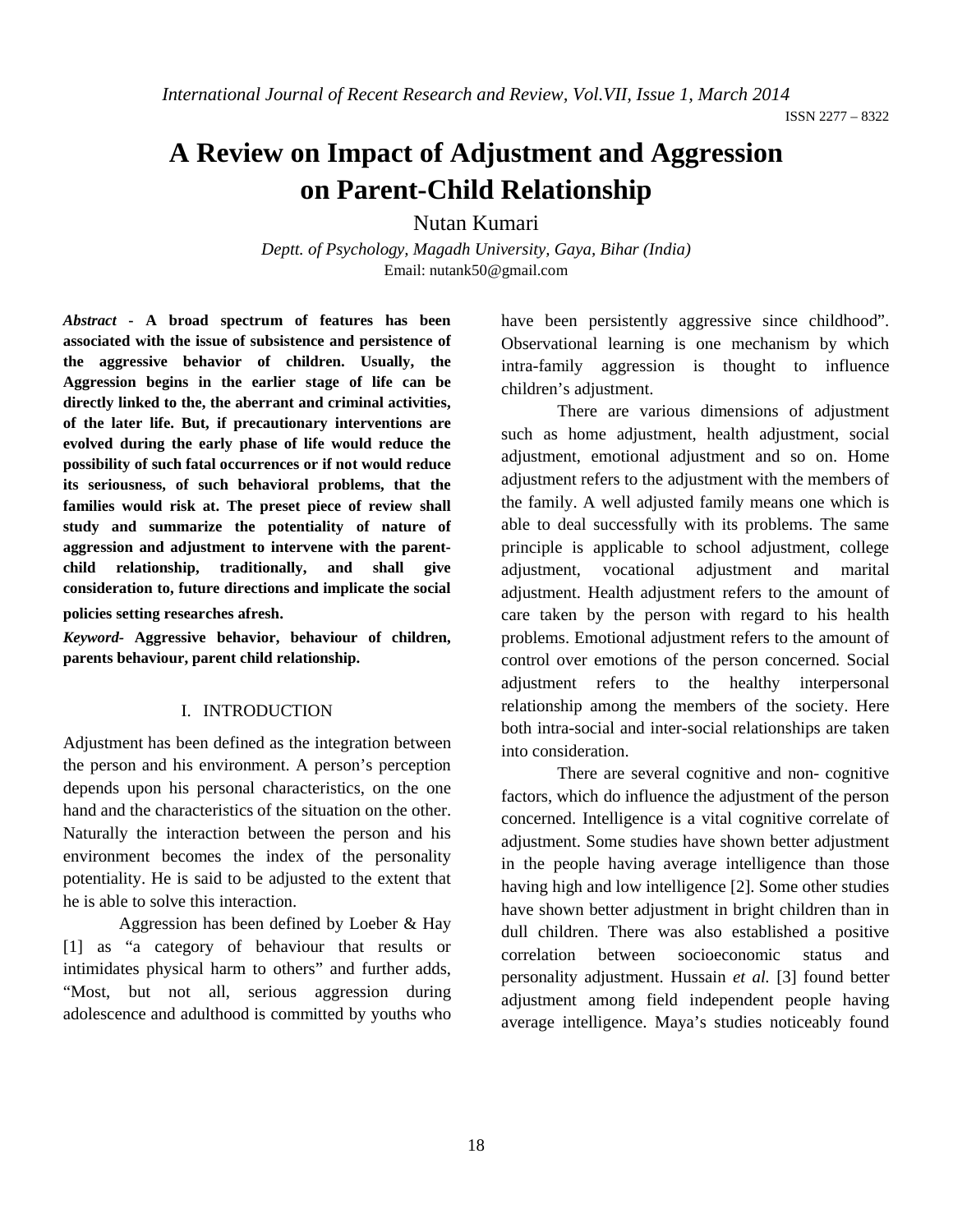better degree of adjustment in high intelligent subjects than in low intelligent subjects [4].

No significant and productive outcomes, of intelligence on adjustment were distinguished, in the studies conducted by Singh [5]. Brar [6] found a better marital adjustment potential, in the Punjabi working women than in the Bihari working women. Observational learning is one mechanism by which intra-family aggression is thought to influence children's adjustment [7].

Aggression is an important dependent variable and hence it needs some elaboration here. The term aggression is an extremely term used for a variety of acts that involve attack. hostility, violence etc. typically it is used for such acts that can be assumed to be motivated by fear of frustration, desire to produce fear of fright in others, tendency to push toward one's own ideas or interest etc. The Freudian concept is an orientation of aggression of treating aggression as a conscious manifestation. Adler says "that aggression is a display of will to power, the desire to control others. In the present study aggression has been used involving two dimensions namely the amount of overt violence or destructive of property or individuals and the intention behind the action taken [8].

Multiple factors are responsible for generation among which parental influences are of great significance at least for the present study. The child rearing practice is a vital determinant of aggression on the part of children. In most of the studies it has been found that authoritarian parental style is more conductive to aggregation than democratic parental Style. Children are more likely to be aggressive when parents display high anxiety about child rearing, lowself esteem for the child, mother's low esteem for the father, dissatisfaction with the current situation and high disagreement between father and mother about child training. The present investigation was under taken to study the effect to adjustment has been an interesting topic of research during present years. Its important in actual life situation of the individual has greatly been realized by all consignment. Among the many

contributing non intellectual factor, the parental behaviors was considered most valuable and relatively less explode in Indian context. Keeping in mind the present investigator thought to measure parental behaviors and to examine to which it is related to adjustment pattern of students.

In an exhaustive survey of literature the present researcher point that it is better to judge adjustment in terms of a person's ability, to meat problems appropriate to his level of development. It is of common observation that even a well adjust person finds it difficult on some occasion to handle a situation which is beyond the scope of his adjustability. Some psychologists approve that the typical problems of students involved guide and confusion over the handling of sexual impulses, concern about the expression of hostile and aggressive feeling and worries about personal inadequacy and lack of status.

Many additional problems more or less peculiar to the school students contribute to therefore which interfere with personality and adjustment. Today, developmental psychopathology has come out as a crucial standpoint on both developmental processes and the causes and course of psychopathology [9].

# II. PURPOSE

The present study was undertaken in view of the following objectives:

- (a) The study intended to examine the effect of parent – child relationship on children's adjustment pattern.
- (b) The study aimed at examining the effect of parent-child relationship on the development of aggression in the child.
- (c) The study intended to examine the relationship between the adjustment and aggression of the respondents.

# III. HYPOTHESIS:

(1) It was hypothesized that the democratic parents would be found more conductive to their children's adjustment as compared to the authoritarian parents.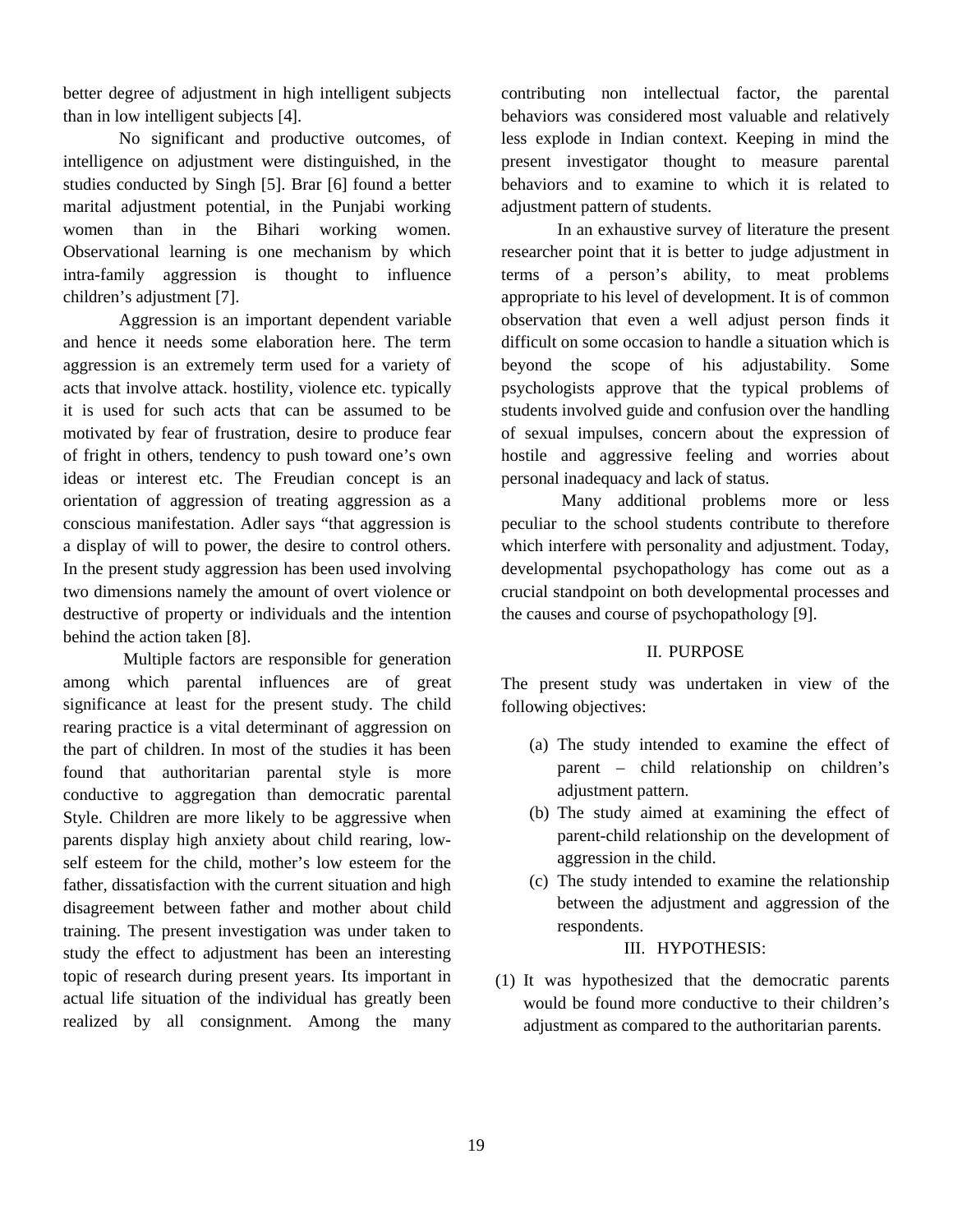- (2) It was hypothesized that the children of authoritarian parents would be found more aggressive than those of democratic parents.
- (3) It was hypothesized that there would be negative correlation between adjustment and aggression of the respondents.

#### IV. METHOD

# (a) Sample:

The study was carried out on a sample of 140 male students of undergraduate classes of the colleges located in Gaya town. The range of the age of the subjects was 16-18 years. In respect of sex, inhabitation, education, SES etc. the respondents were matched as far as practicable.

(b)Tools:

- (i) A personal information Blank was used for collecting relevant information relating to sex, age, inhabitation, and education etc. of the respondents.
- (ii) Parent-child relationship in terms of democratic and authoritarian styles was measured by using Akhtar's parent-child relationship scale.
- (iii) Aggression of the respondents was measured using Singh's manifest aggression scale.
- (iv) Adjustment was measured by using Mohsin[10] Shamshad adaptation inventory.

#### V. DATA COLLECTION

The procedure of data collection followed a particular schedule. First of all personal information blank was administered to the respondents and relevant information were gathered. Thereafter, Akhtar's [11] Parent- Child Relationship scale was administered to the parents of the same respondents and democratic and authoritarian styles were ascertained. The respondents (parents) were divided into democratic parents and authoritarian parents on the basis of the obtained data. Then seventy students of democratic parents and seventy students of authoritarian parents were identified. Thereafter, Moshin *et al.* [12] adaptation inventory was administered to those students separately and their respective dates were collected. In the same way, Singh's manifest aggression scale was

administered to the same student respondents and data were collected as per the manual concerned.

# V. RESULTS

The results obtained on the basis of data collection showing the impact of parent- child relationship on adjustment and aggression were collected and displayed on table I and II respectively. The results based on r-test showing the relationship between the adjustment and aggression is displayed on table III. All the results have been displayed below:

# TABLE-I Showing the effect of parent-child relationship on adjustment

| Subject                                                                                                            | $\mathbf N$      | Mea            | SD                                                                                    | t                     | $\mathbf{P}$ |
|--------------------------------------------------------------------------------------------------------------------|------------------|----------------|---------------------------------------------------------------------------------------|-----------------------|--------------|
| S                                                                                                                  |                  | $\mathbf n$    |                                                                                       |                       |              |
|                                                                                                                    |                  |                |                                                                                       |                       |              |
|                                                                                                                    |                  |                |                                                                                       |                       |              |
| Childre                                                                                                            |                  |                |                                                                                       |                       |              |
| of<br>7<br>$\mathbf n$                                                                                             |                  |                | 3.2                                                                                   |                       |              |
|                                                                                                                    | $\boldsymbol{0}$ |                | $\overline{0}$<br>5.2<br>$\overline{0}$                                               | 6.6<br>$\overline{0}$ | $\lt$ .      |
| Childre                                                                                                            | $\boldsymbol{7}$ |                |                                                                                       |                       | 01           |
| of<br>$\mathbf{n}$                                                                                                 | 0                |                |                                                                                       |                       |              |
| $AP**$                                                                                                             |                  |                |                                                                                       |                       |              |
| Childre                                                                                                            |                  |                |                                                                                       |                       |              |
| of<br>$\mathbf n$                                                                                                  | 7                |                | 3.4<br>$\overline{0}$<br>4.3<br>$\overline{0}$                                        |                       |              |
| $DP*$                                                                                                              | $\boldsymbol{0}$ |                |                                                                                       |                       | $\lt$ .      |
| Childre                                                                                                            | $\overline{7}$   |                |                                                                                       |                       | 01           |
| of<br>n                                                                                                            | $\overline{0}$   |                |                                                                                       |                       |              |
| $AP**$                                                                                                             |                  |                |                                                                                       |                       |              |
| Childre                                                                                                            |                  |                |                                                                                       |                       |              |
| $% \left( \left( \mathcal{A},\mathcal{A}\right) \right) =\left( \mathcal{A},\mathcal{A}\right)$ of<br>$\mathbf{n}$ | 7                |                | 4.1<br>$\overline{2}$<br>6.9                                                          | 6.6<br>8              |              |
| $DP*$                                                                                                              | $\boldsymbol{0}$ |                |                                                                                       |                       | $\lt$ .      |
| Childre                                                                                                            | $\boldsymbol{7}$ |                |                                                                                       |                       | 01           |
| of<br>$\mathbf n$                                                                                                  | $\overline{0}$   |                | $\mathbf{1}$                                                                          |                       |              |
| $AP**$                                                                                                             |                  |                |                                                                                       |                       |              |
| Childre                                                                                                            | $\boldsymbol{7}$ | 10.1           | 5.7                                                                                   |                       |              |
| of<br>$\mathbf n$                                                                                                  | $\boldsymbol{0}$ | $\overline{2}$ | $\overline{2}$                                                                        | 4.4                   | $\lt$ .      |
| $DP*$                                                                                                              | 7                | 15.2           | 7.8                                                                                   | $\overline{0}$        | 01           |
| Childre                                                                                                            | $\boldsymbol{0}$ | 9              | $\boldsymbol{0}$                                                                      |                       |              |
|                                                                                                                    | $DP*$            |                | 7.20<br>12.1<br>6<br>8.92<br>12.9<br>$\overline{0}$<br>7.80<br>14.2<br>$\overline{0}$ |                       | 6.1<br>0     |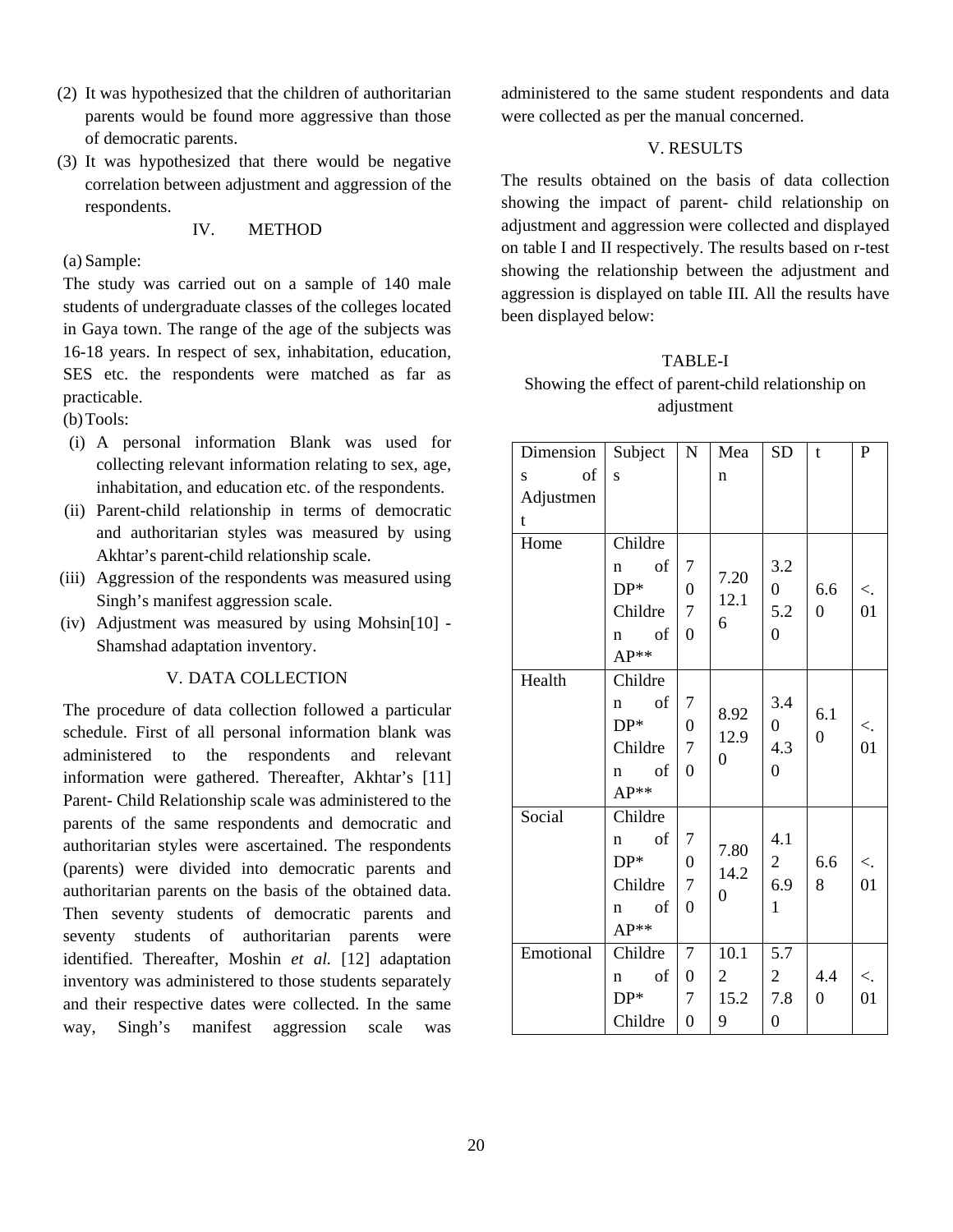|       | of<br>n<br>$AP**$ |                |      |                |     |         |
|-------|-------------------|----------------|------|----------------|-----|---------|
| Total | Childre           |                |      |                |     |         |
|       | of<br>n           |                | 29.2 | 4.4            |     |         |
|       | $DP*$             | $\overline{0}$ |      |                | 4.8 | $\lt$ . |
|       | Childre           |                | 33.8 | 6.6            |     | 01      |
|       | of<br>n           | $\overline{0}$ | 0    | $\overline{2}$ |     |         |
|       | $AP**$            |                |      |                |     |         |

Note: $*$  DP = Democratic parents

\*\* AP= Authoritarian parents

The results displayed in table- confirmed the first hypothesis in respect of home adjustment (t=6.66, df=138, P<.01), Health adjustment (t=6.12, df=138, P<.01), Social adjustment (t=6.69, df=138, P<.01), emotional adjustment ( $t=4.43$ ,  $df=138$ ,  $P<.01$ ) and even total adjustment ( $t=4.82$ , df-138, P<.01), The findings might be interpreted in terms of better development of cognitions on the part of children of democratic parents in terms of flexibility, sociability and interpersonal understanding.

#### TABLE-II

Showing the effect of parent-child relationship on aggression

| Subjects  | $N_{\odot}$ | Mean          | -SD   | т    |      |
|-----------|-------------|---------------|-------|------|------|
| Children  |             | 70   41.10    | 13.42 |      |      |
| of $DP*$  |             |               |       | 3.20 | < 01 |
| Children  | 70 I        | 48.72   14.50 |       |      |      |
| of $AP**$ |             |               |       |      |      |

Note: $*$  DP = Democratic parents

#### \*\* AP= Authoritarian parents

The results contained in table II supported the second hypothesis stating that the children of authoritarian parents would show more aggression than those of democratic parents (t=3.24, df=138, P<.01), The finding might be interpreted in terms of hostility on the part of the children of authoritarian parents out of reaction in general.

Table-III Showing the relationship between adjustment and aggression of the respondents

| Dimensions          | of        | N   | r        | P    |
|---------------------|-----------|-----|----------|------|
| Adjustment          | and       |     |          |      |
| Aggression          |           |     |          |      |
| Home                | <b>VS</b> | 140 | $-.282$  | < 01 |
| Aggression          |           |     |          |      |
| Health              | <b>VS</b> | 140 | $-.326$  | < 01 |
| Aggression          |           |     |          |      |
| Social              | <b>VS</b> | 140 | $-0.496$ | < 01 |
| Aggression          |           |     |          |      |
| Emotional           | <b>VS</b> | 140 | $+.299$  | < 01 |
| Aggression          |           |     |          |      |
| Total adjustment vs |           | 140 | $-312$   | < 01 |
| Aggression          |           |     |          |      |

The results contained in table-3 supported the third hypothesis stating that there would be significant negative correlation between adjustment and aggression. Except emotional dimension, adjustment has been found negatively correlated with all the remaining dimensions including overall adjustment under study. The finding seems justified on the ground the aggression leads to excess emotionality and loss of reasoning and consequently resulting into poor adjustment.

Sroufe recommends wisely that an infant with a history of receptive care can impart a greater impact than just promoting attitudes to coping [11]. Simulation, in a regulated and dyadic system, is sufficient enough to its capacities, where disorganizing arousal is infrequent, and the incident of distress are very short lived. On the other hand there arise flexible emotional responses, which are both, behavioural and physiological.